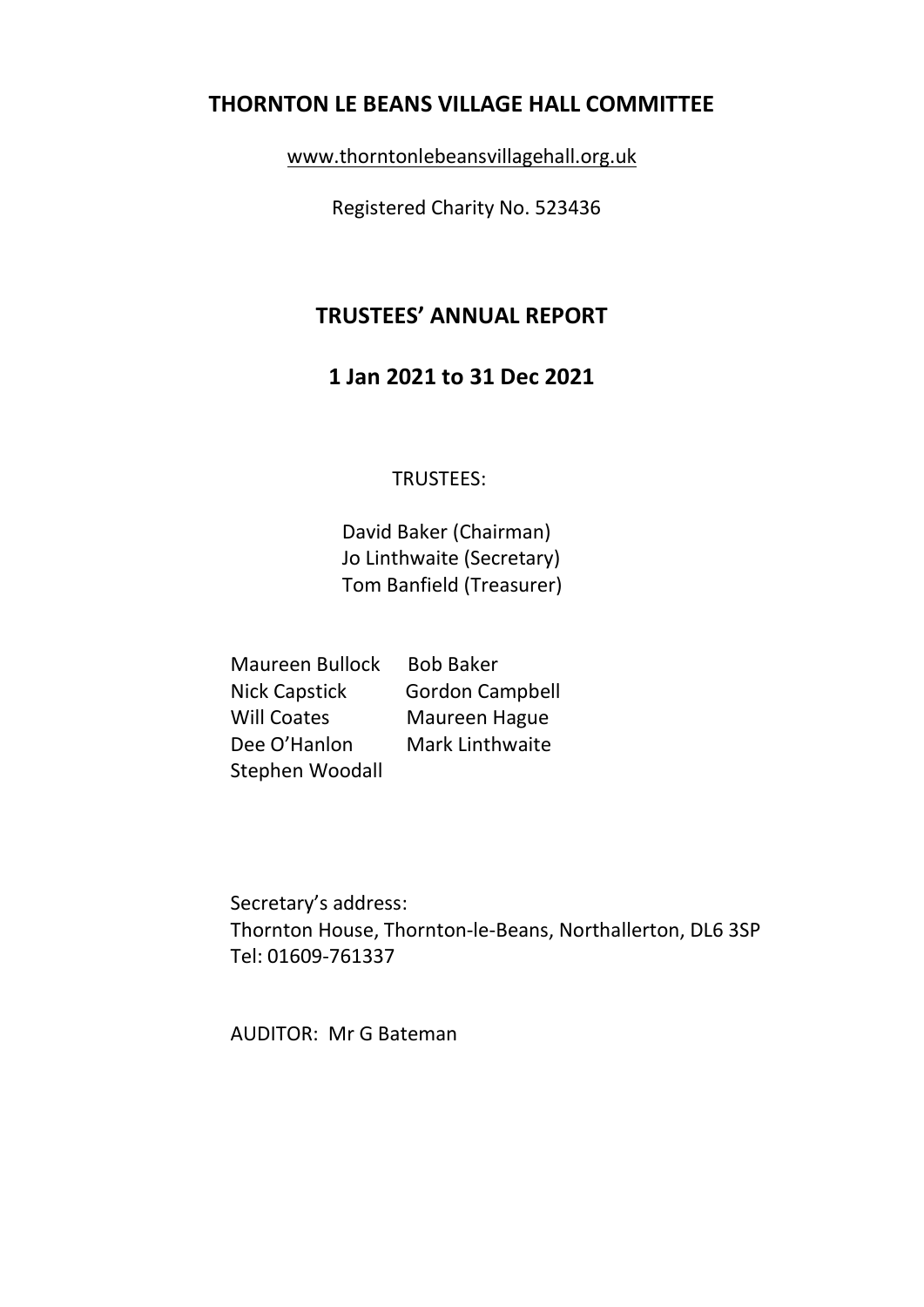#### Governance

Thornton-le-Beans Village Hall Charity was founded by a Conveyance dated 29 January 1953 whereby North Riding County Council sold the Hall and land to Arthur Davison, Thomas Coates and John Dale for £550. Management of the Hall was formally vested in the Trustees under a Charity Commission deed dated 26 July 1953.

The Hall was originally the village school, dating from about 1907. The Trustees own the building, all outbuildings, and the land.

## Appointment of Trustees

The general management and control of Trust Premises is the responsibility of a Committee of Management. All members of the Committee are ipso facto Trustees and retire at each Annual General Meeting which must be held every April. There is however no limit to the number of years in succession a Trustee may serve provided that he or she be duly re-elected each year.

The Methodist Church and Women's Institute in the village are both entitled to appoint one member to the Committee.

### **Objectives**

The Trust deed requires that the Hall shall be run "for the purposes of physical and mental training and recreation and social moral and intellectual development … for the benefit of the inhabitants of the Parish and its immediate vicinity without distinction of sex or of political religious or other opinions".

#### Hiring and Licences

The Committee runs various events throughout the year (see Review). The Hall is also available for hire by any other local individual or organisation at a cost of £14 for a morning, afternoon, or evening session for Parish residents, or £7.50 per hour (min 2 hours) for non-Parish residents. These rates were increased in September 2013 following a review by the Committee.

The Hall has a premises licence (for which the Secretary is the named licensee). Hirers who wish to sell alcohol or put on public entertainment must obtain a separate Temporary Event Notice from Hambleton District Council.

#### Insurance

The Hall is insured with Allied Westminster with respect to property damage, contents (including those belonging to other organisations stored at the Hall), public liability, employers' liability, and legal assistance. Cover extends to all those activities away from the Hall associated with the Village Show. The Hall is a member of Rural Action Yorkshire, an organisation working to promote community development in rural areas, which has expertise in the management of Village Halls.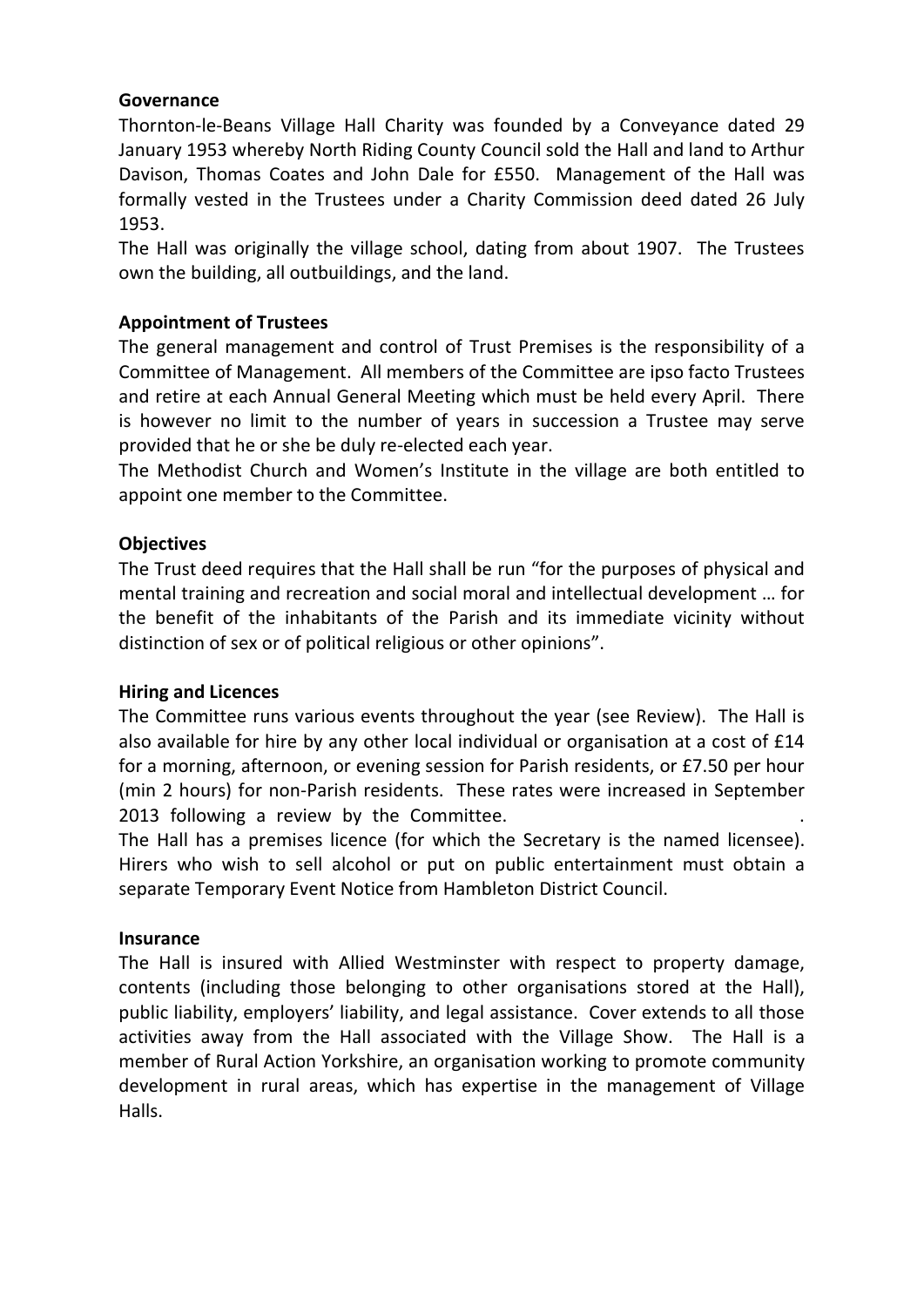### Building and Maintenance

2021 was another quiet year, with COVID lockdowns and restrictions limiting the use of the Hall. We took this opportunity to tackle some outstanding cleaning and repair jobs and to have the old store re pointed and repaired. We also repaired the security lights and purchased a new lawn mower. The water pressure in the kitchen and toilets was found to be low and investigations are ongoing to find the cause and improve the situation.

The mains electrical installation is checked by a qualified engineer every 5 years. Periodic checks are made of the emergency exit lighting and an annual discharge check is completed on all electrics. The fire extinguishers are checked annually under contract and the Hall is compliant with current Fire Safety guidelines. Volunteers from the Committee and others carry out other regular maintenance as and when required.

#### Review

2021 began with us once again in lockdown, and once again all activities and events in the Hall ceased.

Slowly as Spring made way for Summer some activities returned and although the Show was cancelled once again, we managed to hold a very successful 'Scarecrow Competition and Treasure Hunt' and several Book sales during the Autumn.

The Christmas events did go ahead this year, with a very enjoyable Cheese and Wine party held in place of the Senior Citizens Tea. This was open for the whole Village to attend and it was lovely to see so many people supporting something that will hopefully become an annual event. The Christmas Whist and Draw again proved popular and a good evening and great prizes were enjoyed.

Hopefully 2022 will herald a return to a more normal programme of events, there are plans for another Big Breakfast, a Theatre event in May and a modified Village Show, in and around the Hall in August. Please check your Newsletters for details.

If you wish to check a date in advance or make a booking, please contact our Bookings Secretary Maureen Hague 01609-774325, to discuss availability and current operating instructions, under the new and everchanging COVID compliant guidelines or check out our website which displays a full list of all forward bookings. The site is easy to navigate and has photos and information regarding all activities and groups. Please visit us at www.thorntonlebeansvillagehall.org.uk

The Defibrillator remains in position outside the Crosby (Code C147)

The Beantown Bookstore has continued in some form or another from the Hall when possible and continues to raise vital funds, especially in a year when income has been greatly affected.